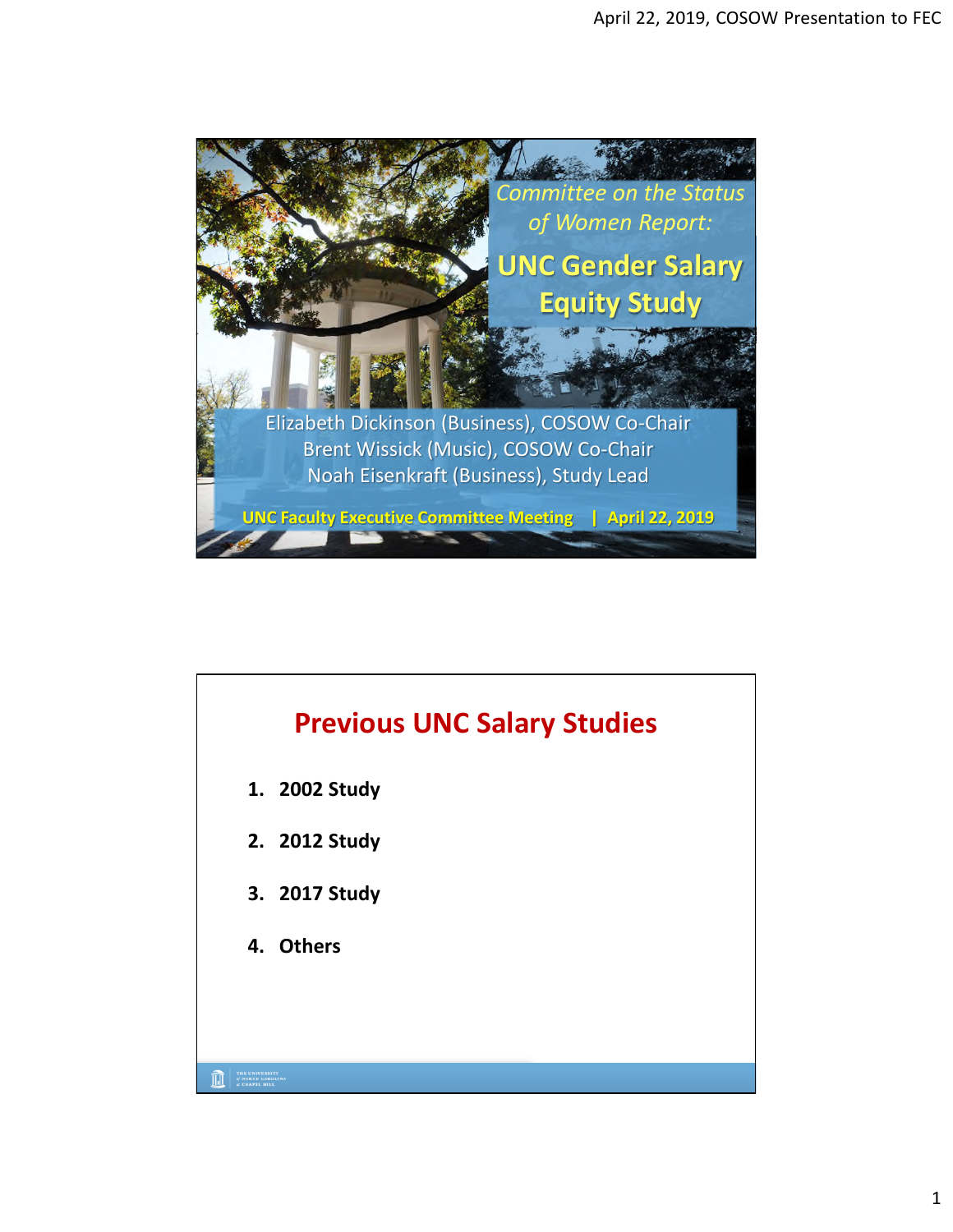

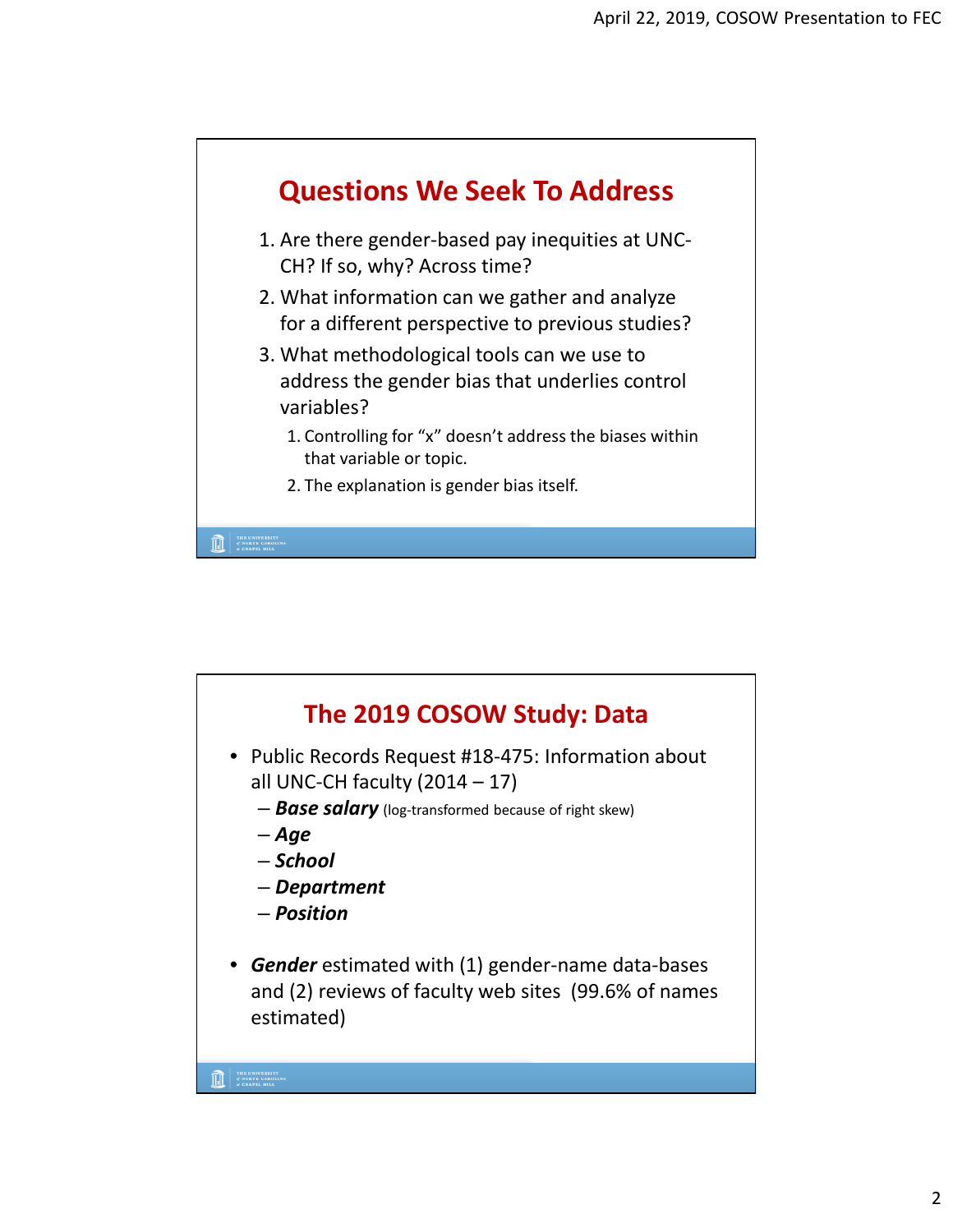

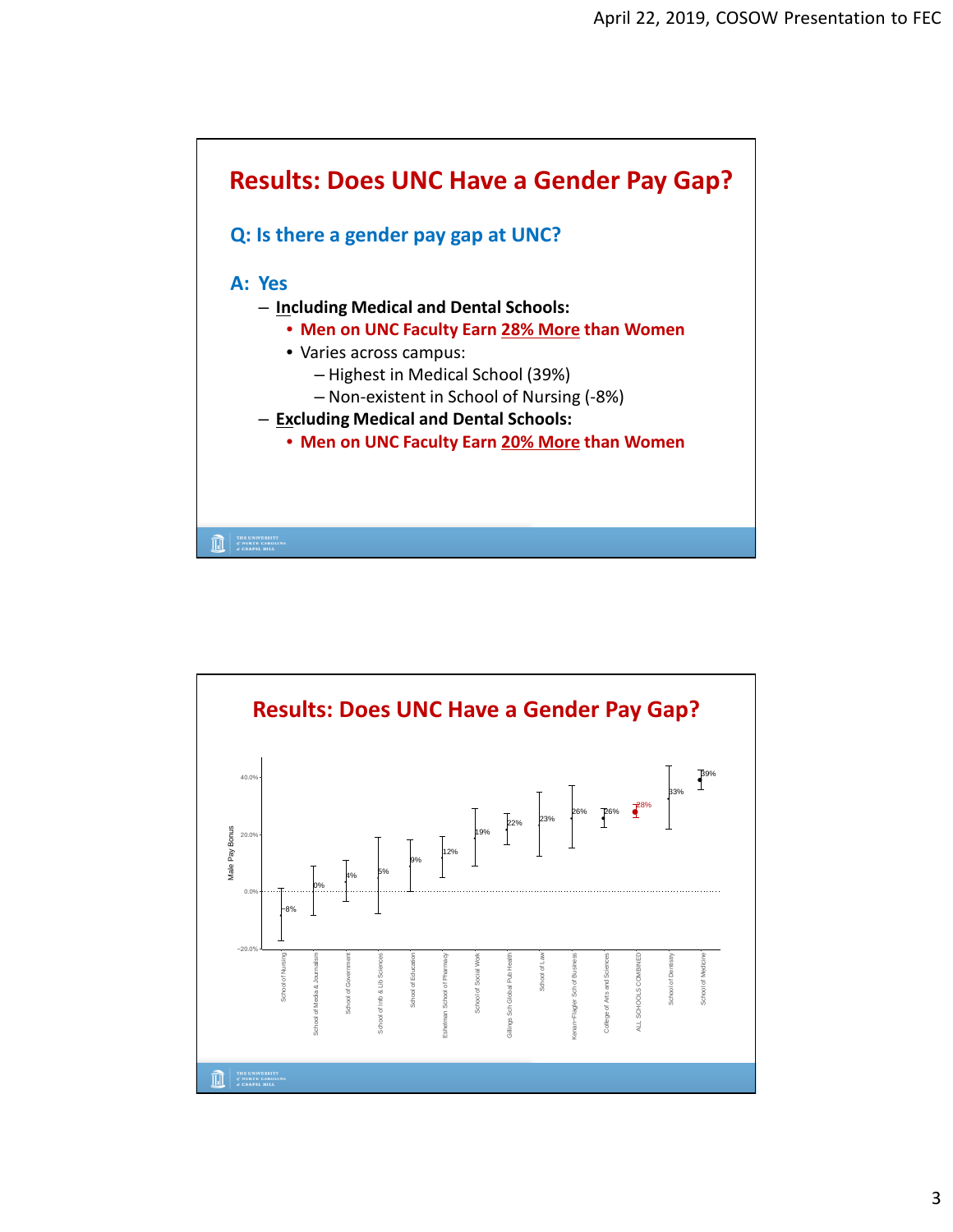

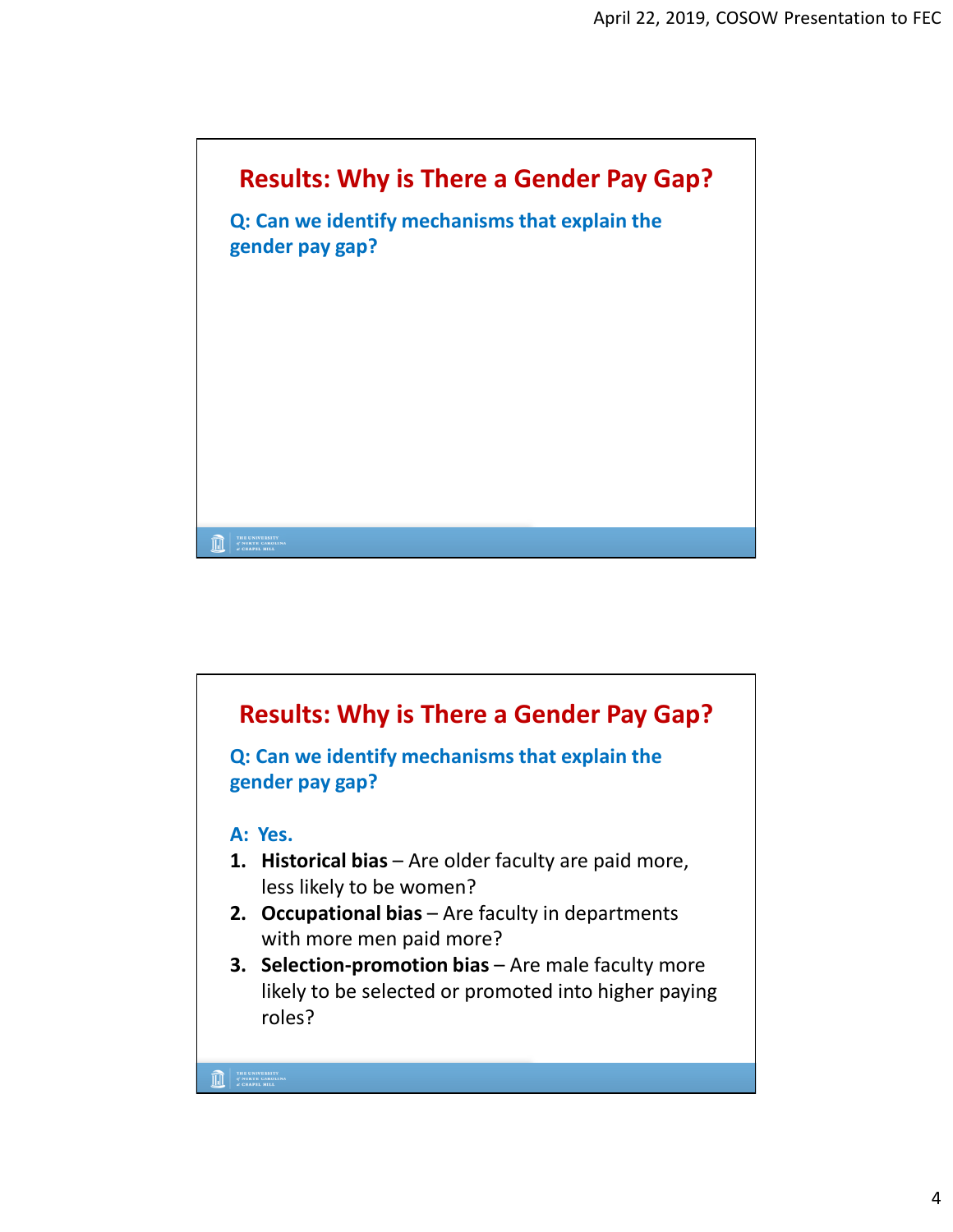

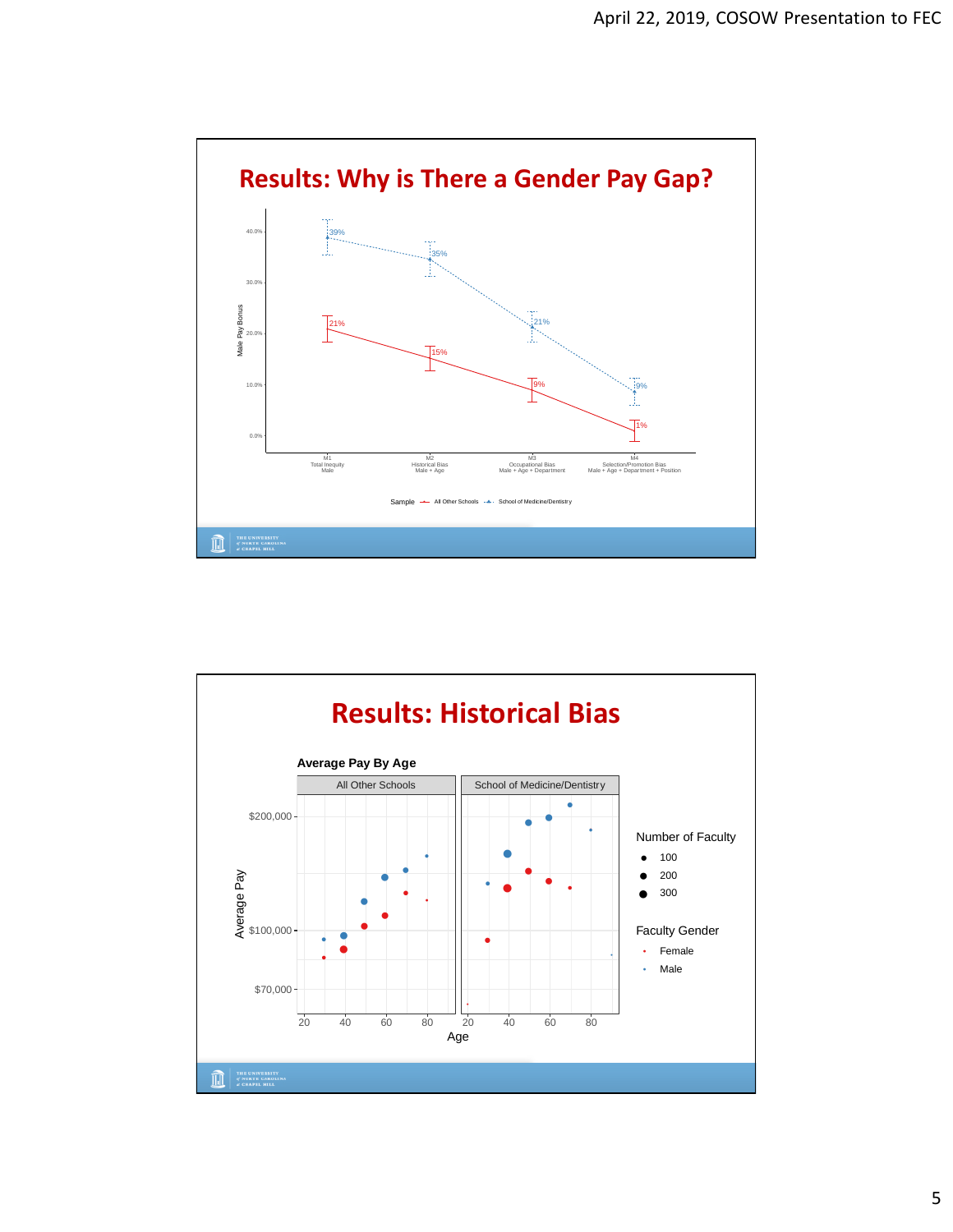

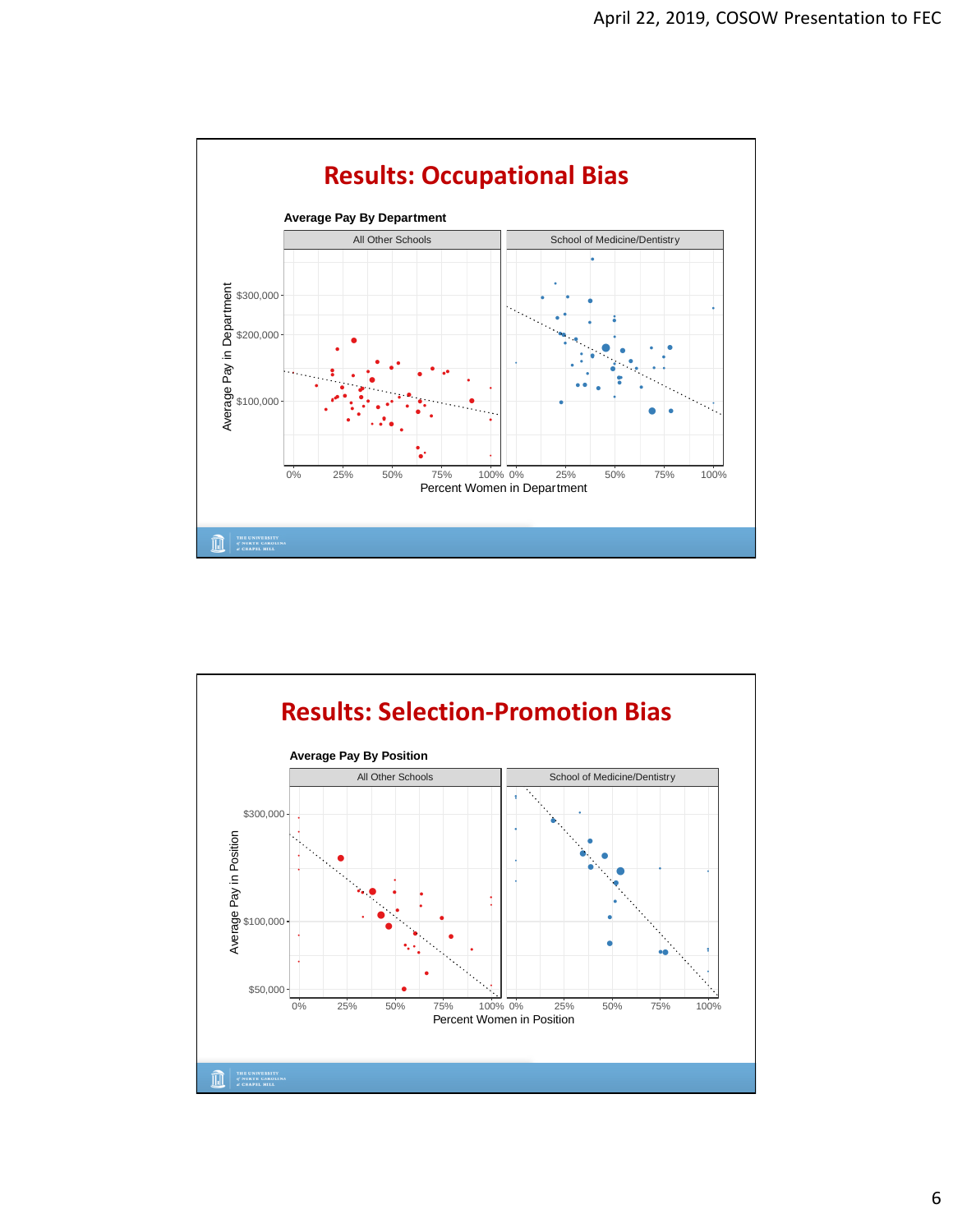

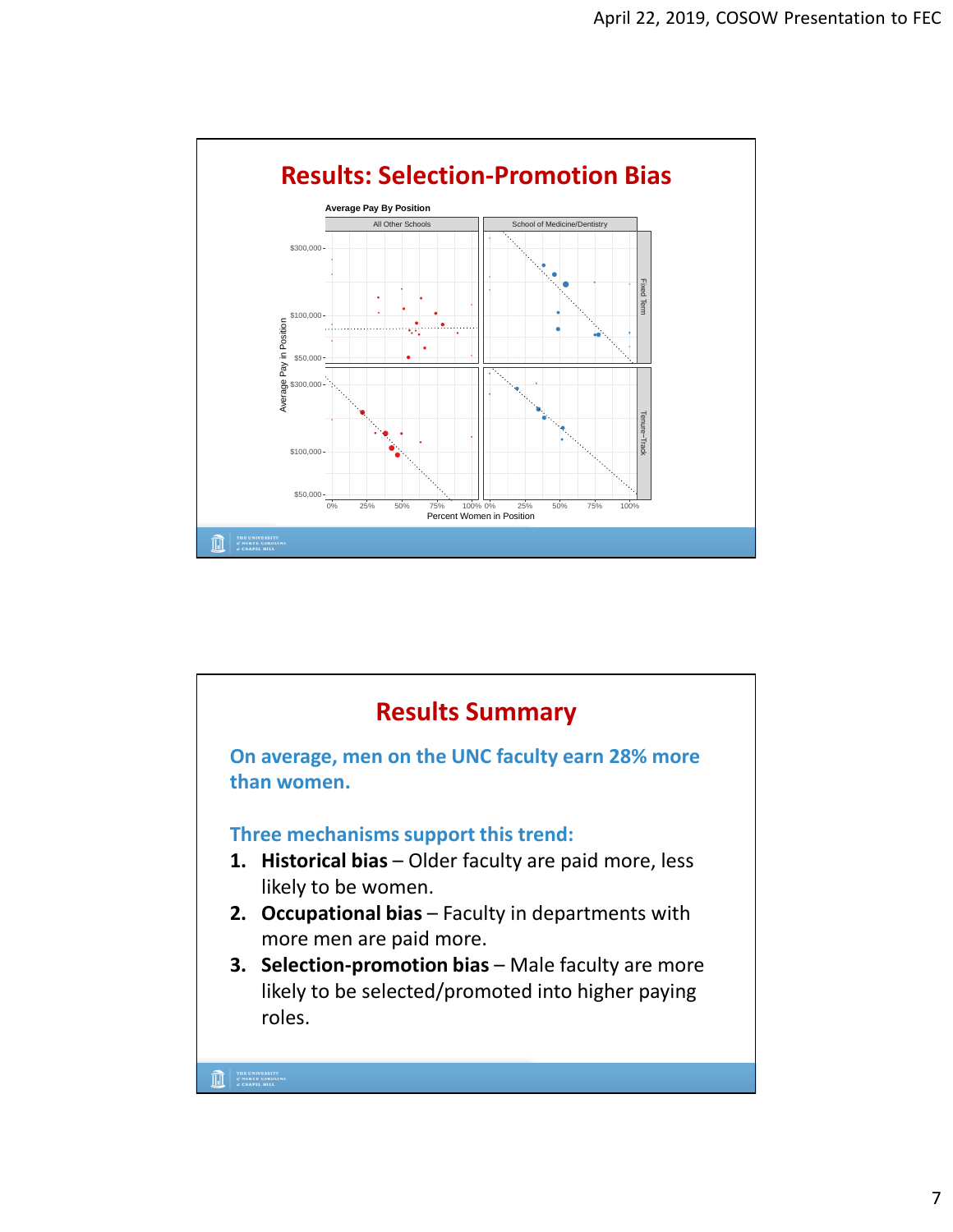

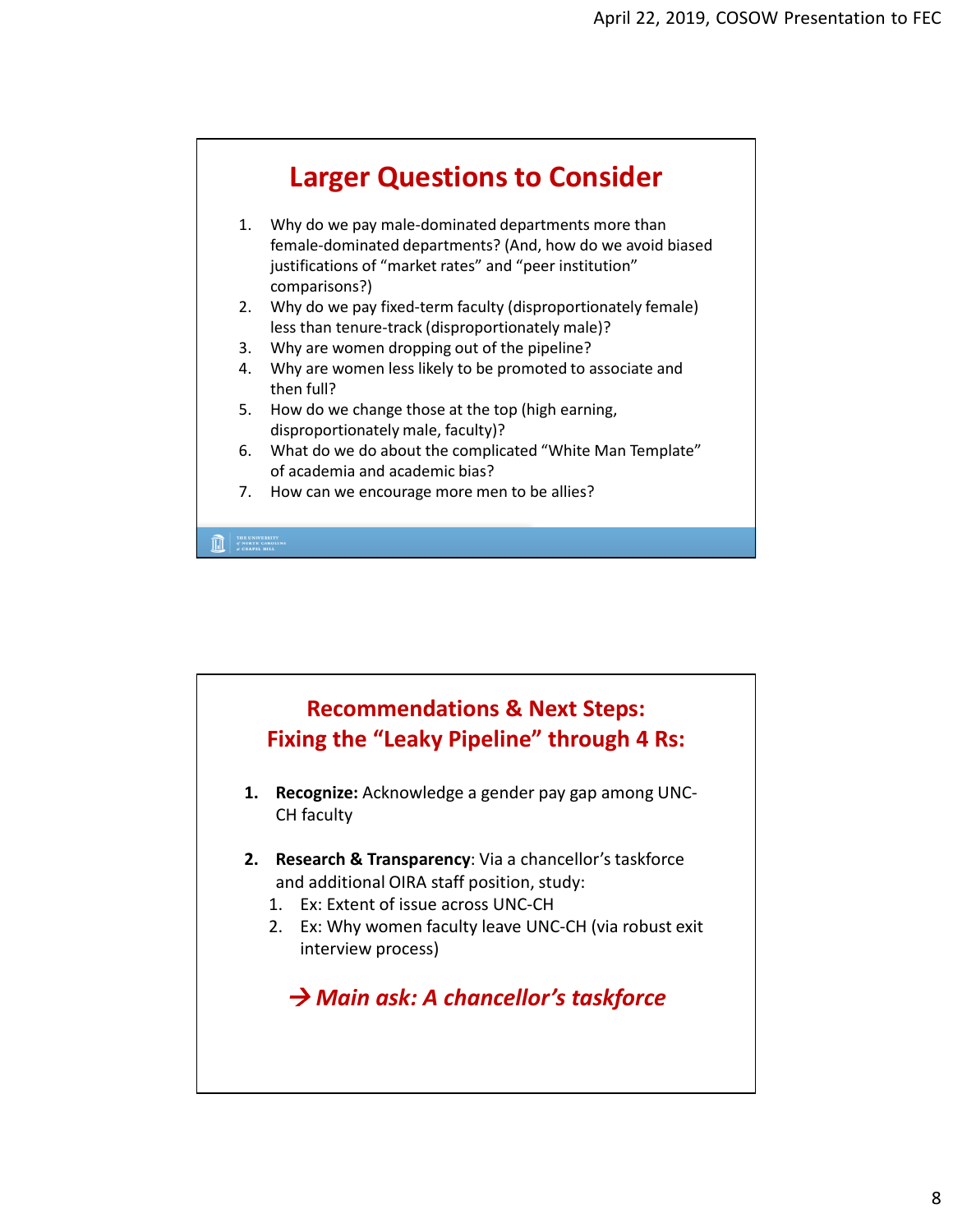## **Recommendations & Next Steps: Fixing the "Leaky Pipeline" through 4 Rs:**

- **3. Retain**: Addressing the pay gap will aid retention; proactive retention offers can be a mechanism to rectify the pay gap:
	- *1. Reiterate current policies and ensure implementation:*
		- *Tenure clock extension*
		- *Family leave requests*
		- $\rightarrow$  Colleagues and administrators should encourage (and not discriminate against) those who want leave.
	- *2. Investigate new benefits*:
		- *Childcare*: Full-time, back up, summer
		- *Paid Parental/Family Leave*: One option: require UNC-CH benefits to pay parental leave instead of letting this fall to grants



- **4. Review & Repair:** Undertake a shared review of departments' and units' compensation philosophy and criteria. Chairs and deans: include clear data in annual reviews about how their departments/units are meeting (or not) established metrics and goals; *Compensation policy reviews (at department level):* 
	- 1. Review how *initial compensation* offers are determined; identify guidelines for future negotiations that establish concrete, quantifiable criteria that would justify additional compensation
	- 2. Review how *annual raises* are determined; establish clear criteria
	- 3. Review how *service* is assigned, measured, and compensated
	- *4. Report Cards*